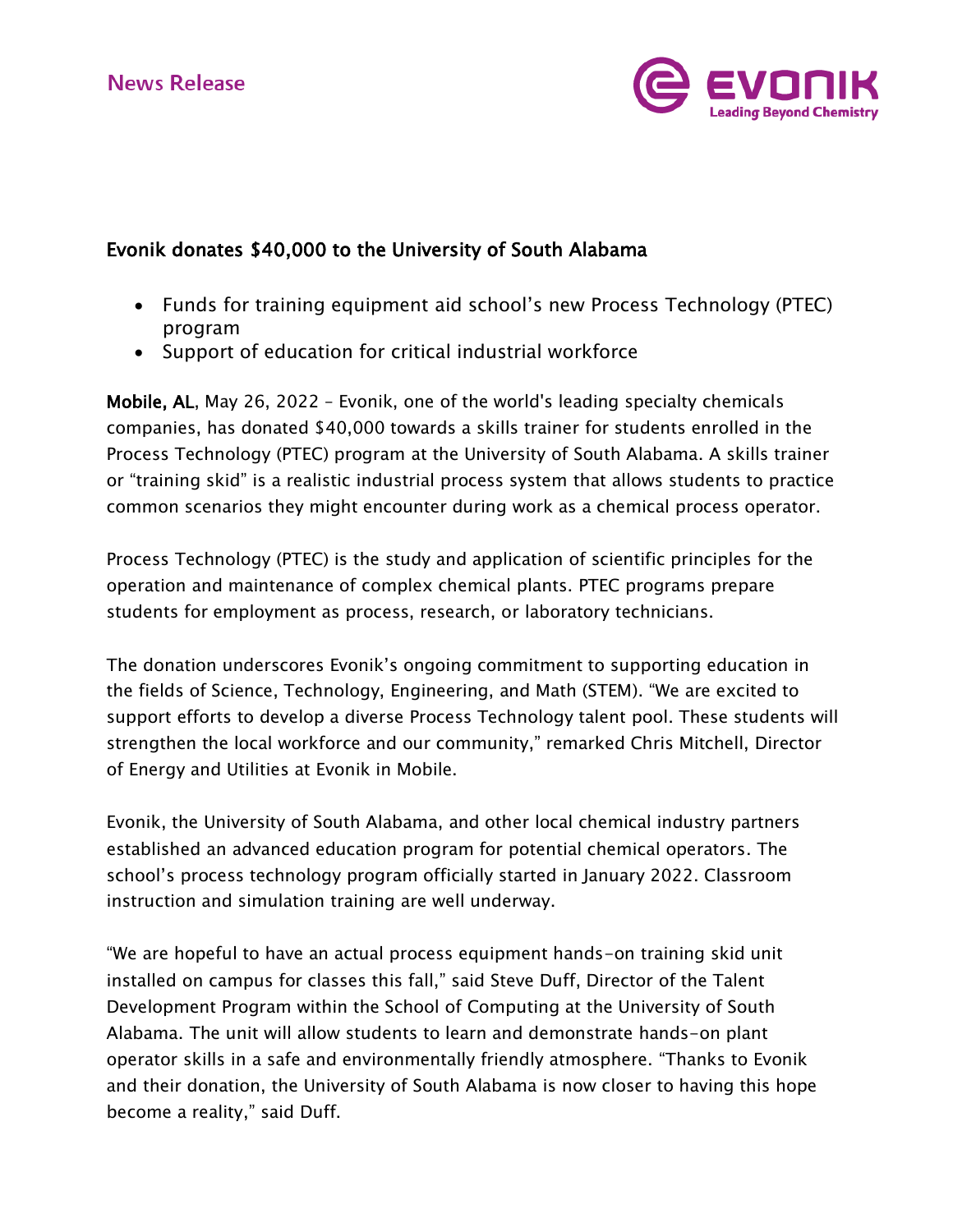Evonik employs approximately 850 people at its site in Mobile, Alabama.

For additional information about Evonik in North America, please visit our website: [http://corporate.evonik.us/region/north\\_america](http://corporate.evonik.us/region/north_america).

| <b>EVONIK</b><br>on Apr. 112, 2022                                                                      |
|---------------------------------------------------------------------------------------------------------|
| Manuel University of South Alabama 5 (40,000. 9/00)<br>forty Howard dollars and 00/100<br>$\leq$ Defiam |
| Now framing skid<br><b>Authorized Signature</b>                                                         |

Photo caption: Evonik donated \$40,000 for the PTEC program at the University of South Alabama. Pictured are PTEC students and representatives of Evonik and the school. Holding the check (left to right): Steve Duff (University of South Alabama), Chris Mitchell, and Kel Boisvert (both Evonik).

# Press contact:

Norbert Kuls Communications Manager North America Evonik Corporation Phone: +1 973 437-0542 norbert.kul[s@evonik.com](mailto:robert.brown@evonik.com)

# Regional press contact:

Kelly Miears Communications Specialist Evonik Corporation Phone: +1 251 443-2390 [kelly.miears@evonik.com](mailto:kelly.miears@evonik.com)

## Company information

Evonik is one of the world leaders in specialty chemicals. The company is active in more than 100 countries around the world and generated sales of €15 billion and an operating profit (adjusted EBITDA) of €2.38 billion in 2021. Evonik goes far beyond chemistry to create innovative, profitable and sustainable solutions for customers. About 33,000 employees work together for a common purpose: We want to improve life